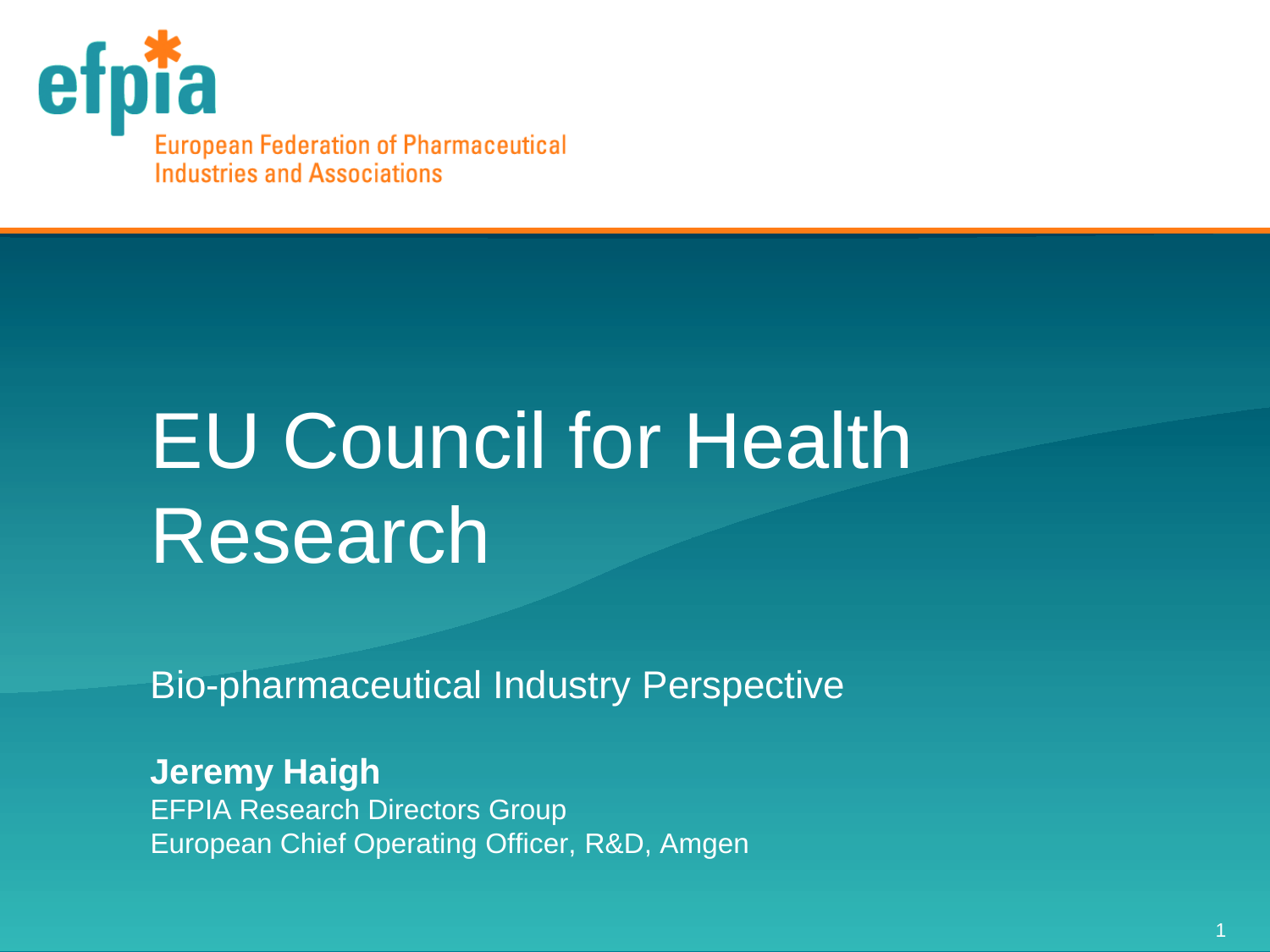

### **Industry challenges**

- **Productivity: Cost of developing new drugs increasing; number of new medicines stagnating**
- **Investment: Pharmaceutical incentive systems and profitability under pressure**
- **Innovation: Personalized Medicine a reality, but progress in basic science not yet translated to medical innovation and patient benefit**

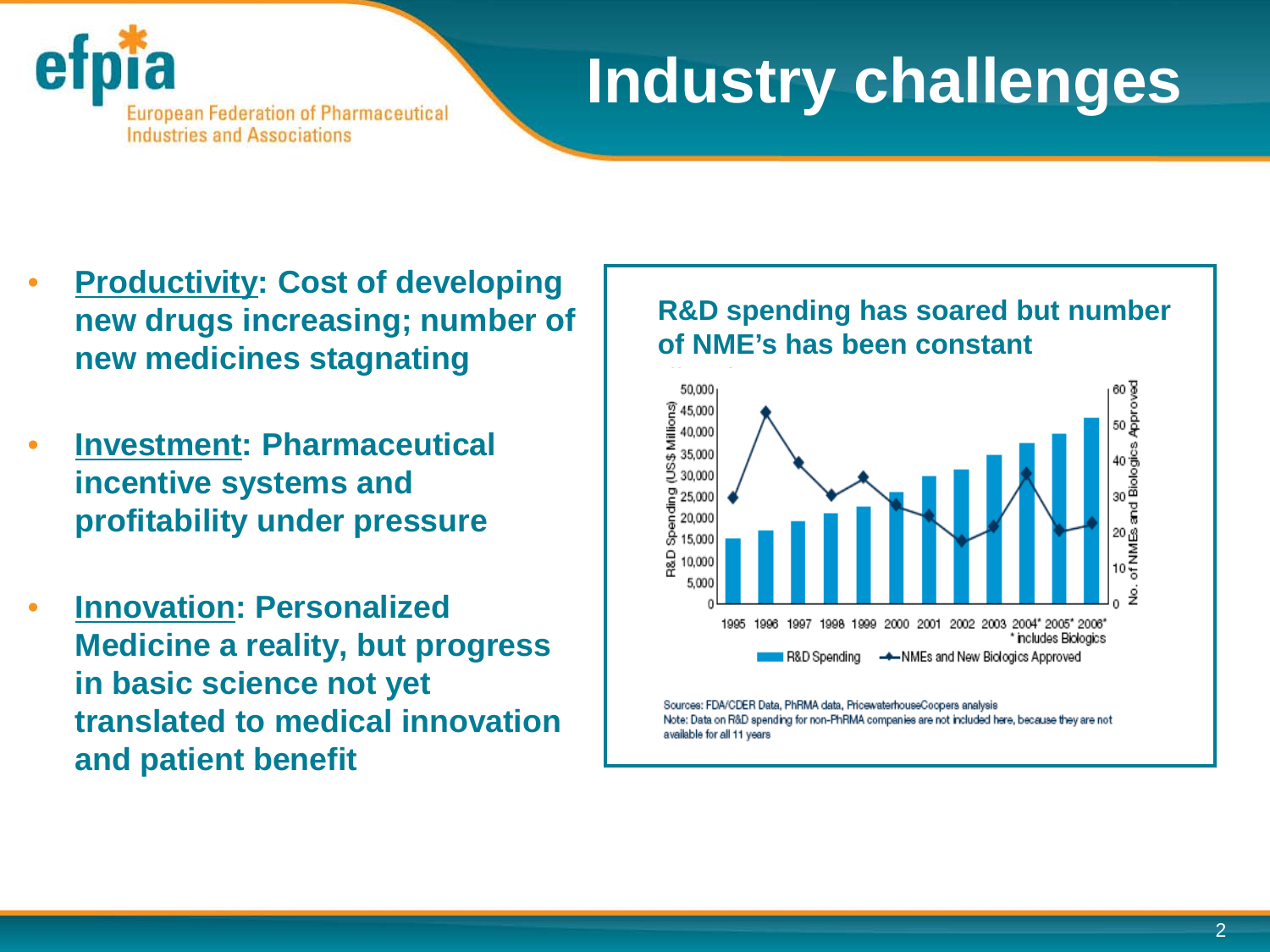

**European Federation of Pharmaceutical<br>Industries and Associations** 

### **Environmental issues**

| <b>Healthcare</b>                                 | <b>Science</b>                               |
|---------------------------------------------------|----------------------------------------------|
| <b>Healthcare challenges are global</b>           | Disease biology poorly understood            |
| $\triangleright$ WHO list of priority diseases    | $\bullet$                                    |
| based on total disease burden                     | $\triangleright$ Few new targets, biomarkers |
| <b>Industrial R&amp;D is global</b>               | <b>Evolving interaction between</b>          |
| $\triangleright$ European research must address   | $\bullet$                                    |
| global problems                                   | biology and lifestyle/environmental          |
| <b>Research outcomes not reliably</b>             | factors                                      |
| translated into clinical practice                 | <b>Regulatory guidelines and HTA</b>         |
| $\triangleright$ Health and research policies are | $\bullet$                                    |
| disconnected and fragmented                       | barriers not aligned                         |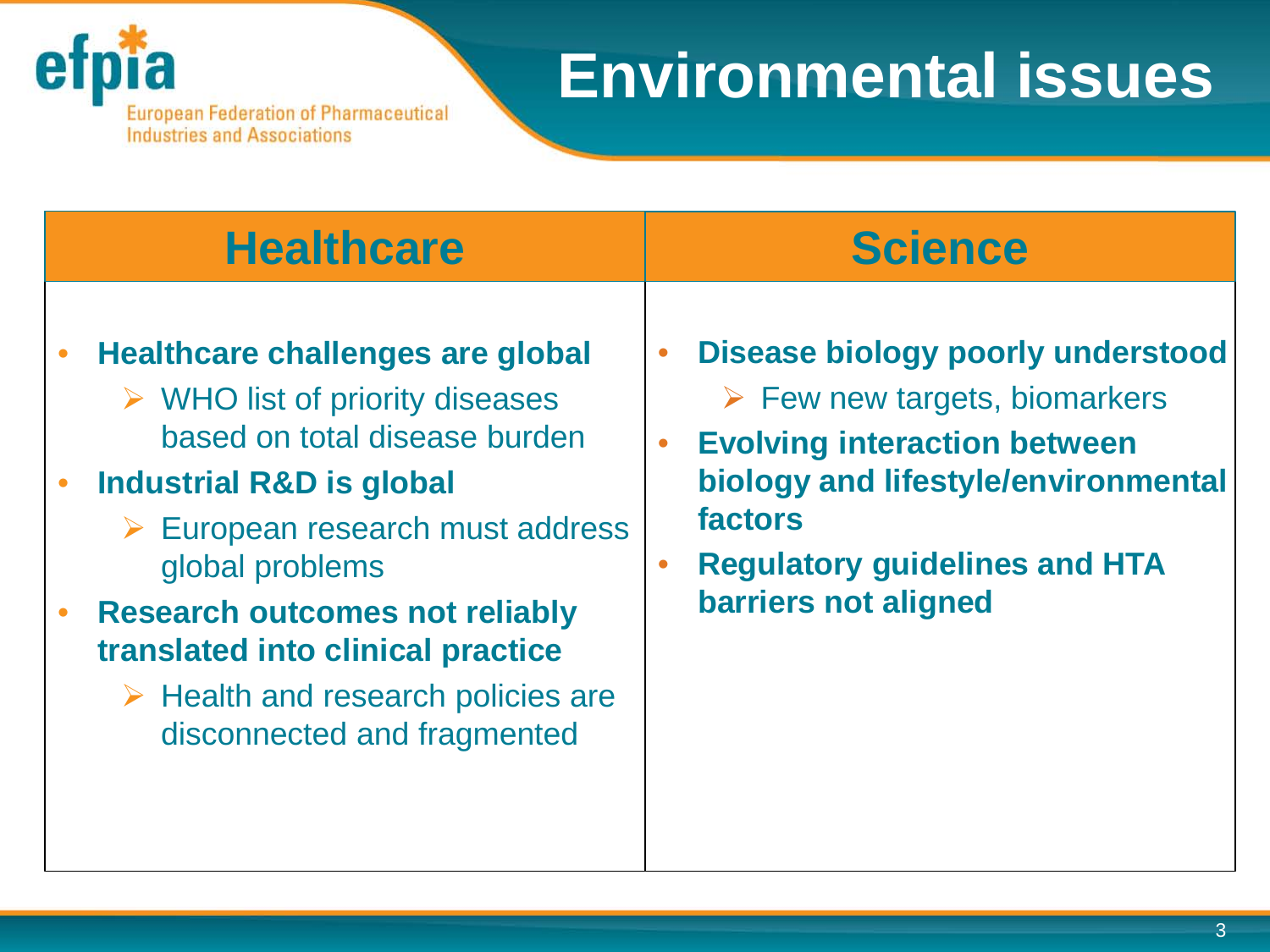

## **What's missing in EU?**

- 1. Translate healthcare research into medical practice
- 2. Prioritise areas of healthcare-related research
- 3. Ensure sustained support and investment for innovation through collaboration/partnership
- 4. Provide EU-wide recommendations on best healthcare practices based on scientific evidence
- 5. Monitor performance of national health care systems against best practice recommendations

#### **Partnership, prioritisation and translation are critical**